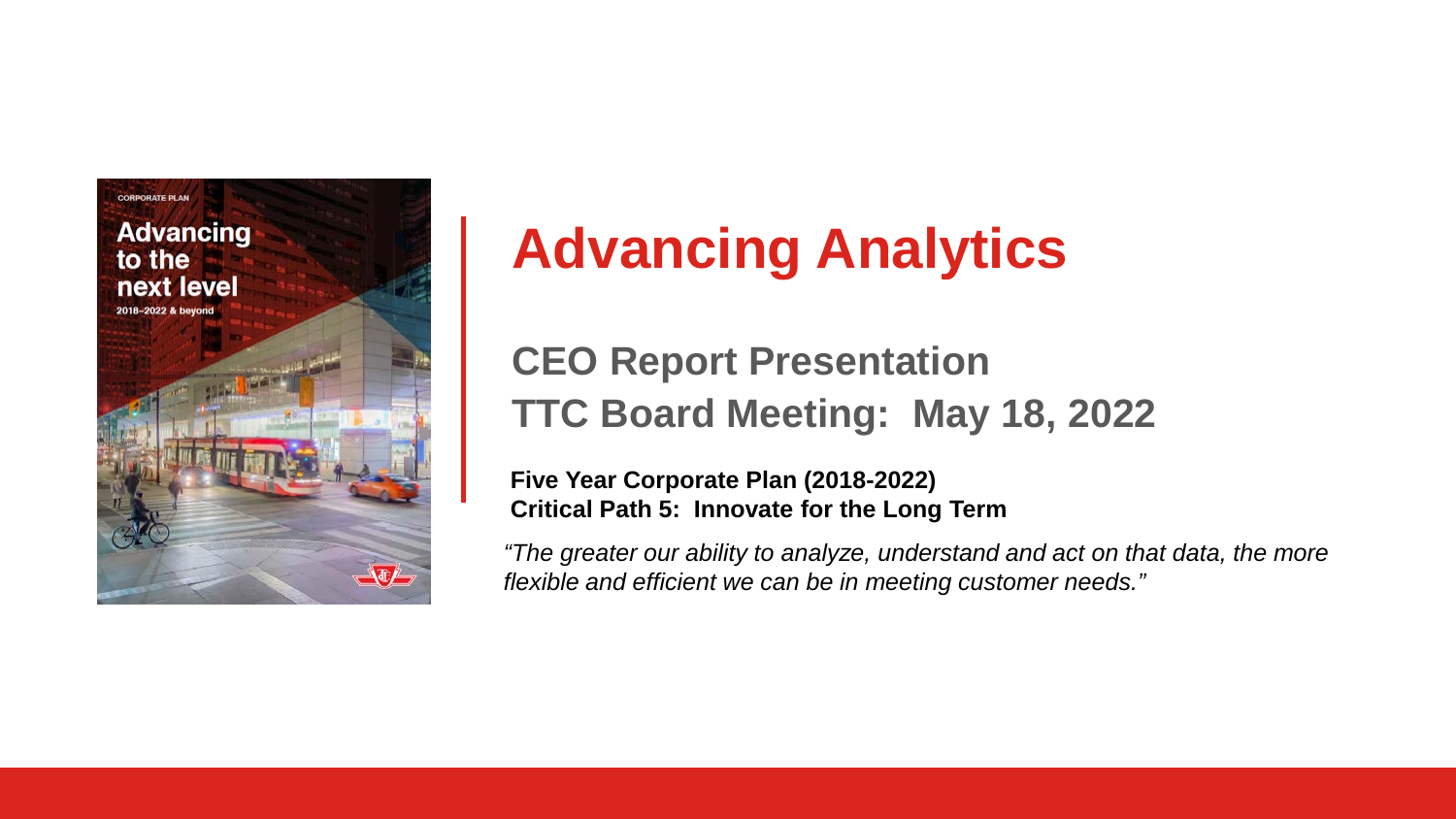# **Data Innovation: Beyond Technology**

**Data innovation: Moving Beyond Technology**

**TTC Core Systems**

| <b>VISION</b><br>Bus and<br>streetcar | <b>Maximo</b><br>Asset<br>management | <b>Trapeze</b><br>Scheduling and<br>crewing | <b>PRESTO</b><br>Customer use | $SAP - HR$<br>Employee data,<br>Payroll, Learning | <b>SAP-Future</b><br>Attendance, costing,<br>procurement and<br>assets |
|---------------------------------------|--------------------------------------|---------------------------------------------|-------------------------------|---------------------------------------------------|------------------------------------------------------------------------|
| <b>CSS</b>                            | <b>SCS</b>                           | Giro/Init                                   | <b>Automatic</b>              | <b>UDG</b>                                        | Brandwatch/                                                            |
| Subway                                | Crimes and                           | Wheel-Trans                                 | <b>Passenger</b>              | Employee                                          | Google                                                                 |
| operations                            | ticketing                            | scheduling &                                | <b>Counters</b>               | demographics                                      | <b>Analytics</b>                                                       |
| <b>Capital Projects</b>               | <b>Safety Connect</b>                | <b>Esri/ArcGIS</b>                          | Fare gates                    | <b>MS CRM</b>                                     | <b>Customer</b>                                                        |
| Independent                           | Incidents and                        | and Open GIS                                | Customer station              | CSC <sub>s</sub> and                              | Research                                                               |
| ecosystem -                           | investigation                        | Geo-Spatial                                 | use                           | <b>Wheel-Trans</b>                                | Panel & surveys                                                        |



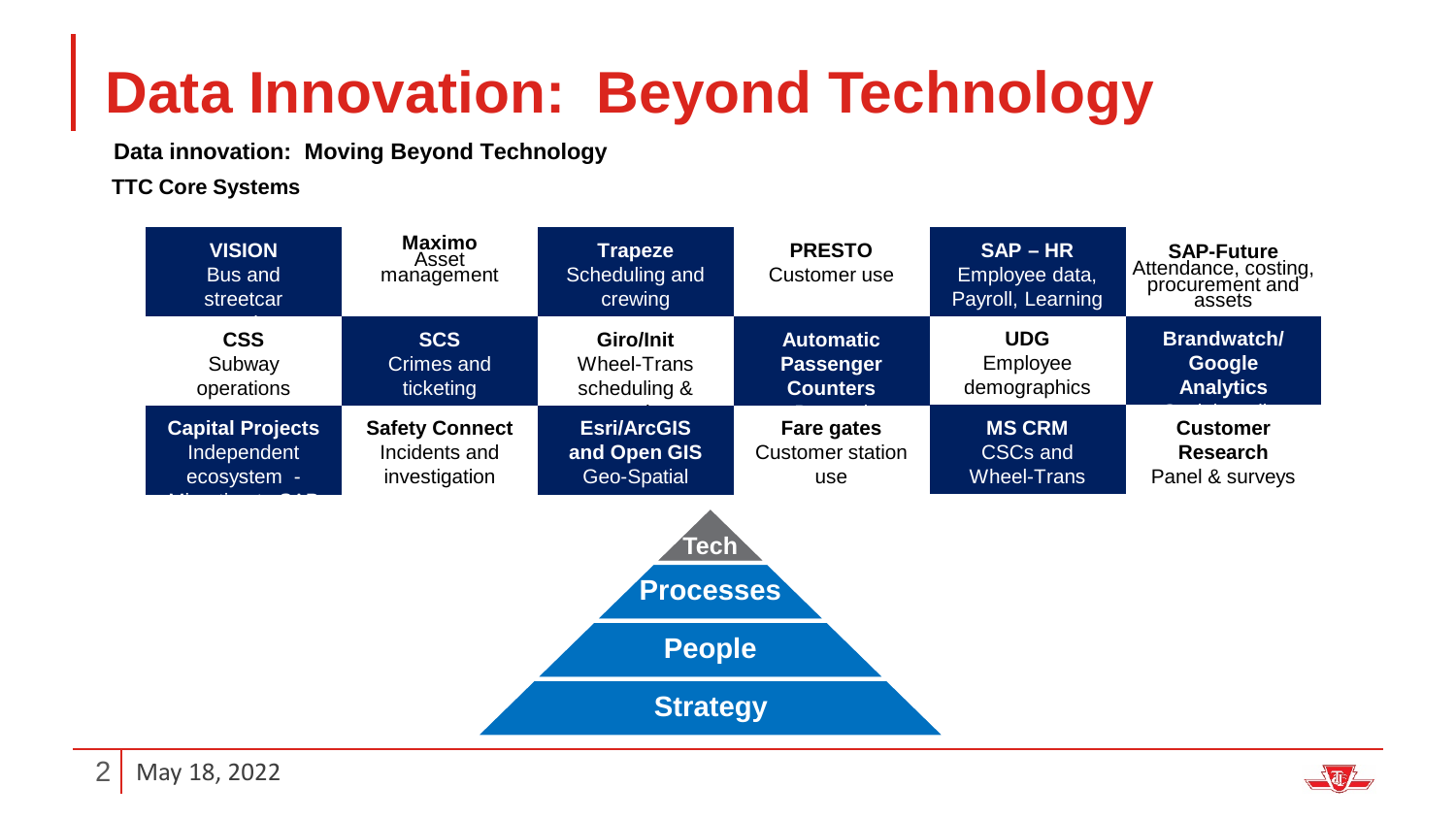## **Analytics Advancements: Developed an In-House "Access by Transit" Model**

**Based on the concept of "accessibility"** – ease of reaching different kinds of opportunities by TTC in a set amount of travel time.

**Answers the question "What can I get to by taking the TTC?" for every part of the City:**



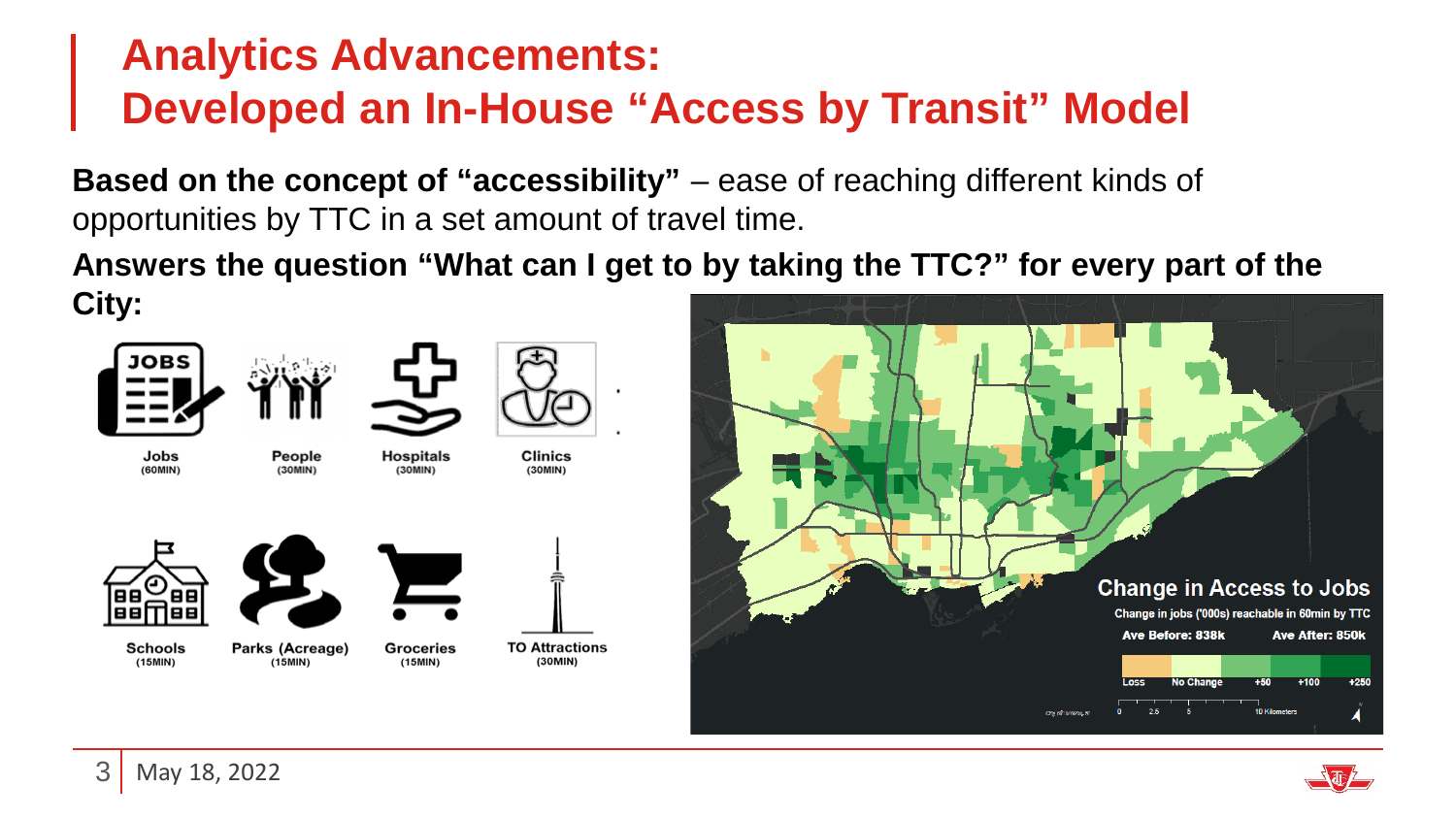### **Analytics Advancements: Countering Misuse of the Child PRESTO Cards**

- Mining PRESTO data, disproportional increase of Child Card use
- Child Card tap indicator changes introduced in September 2021
- Post-implementation monitoring to measure effectiveness of change



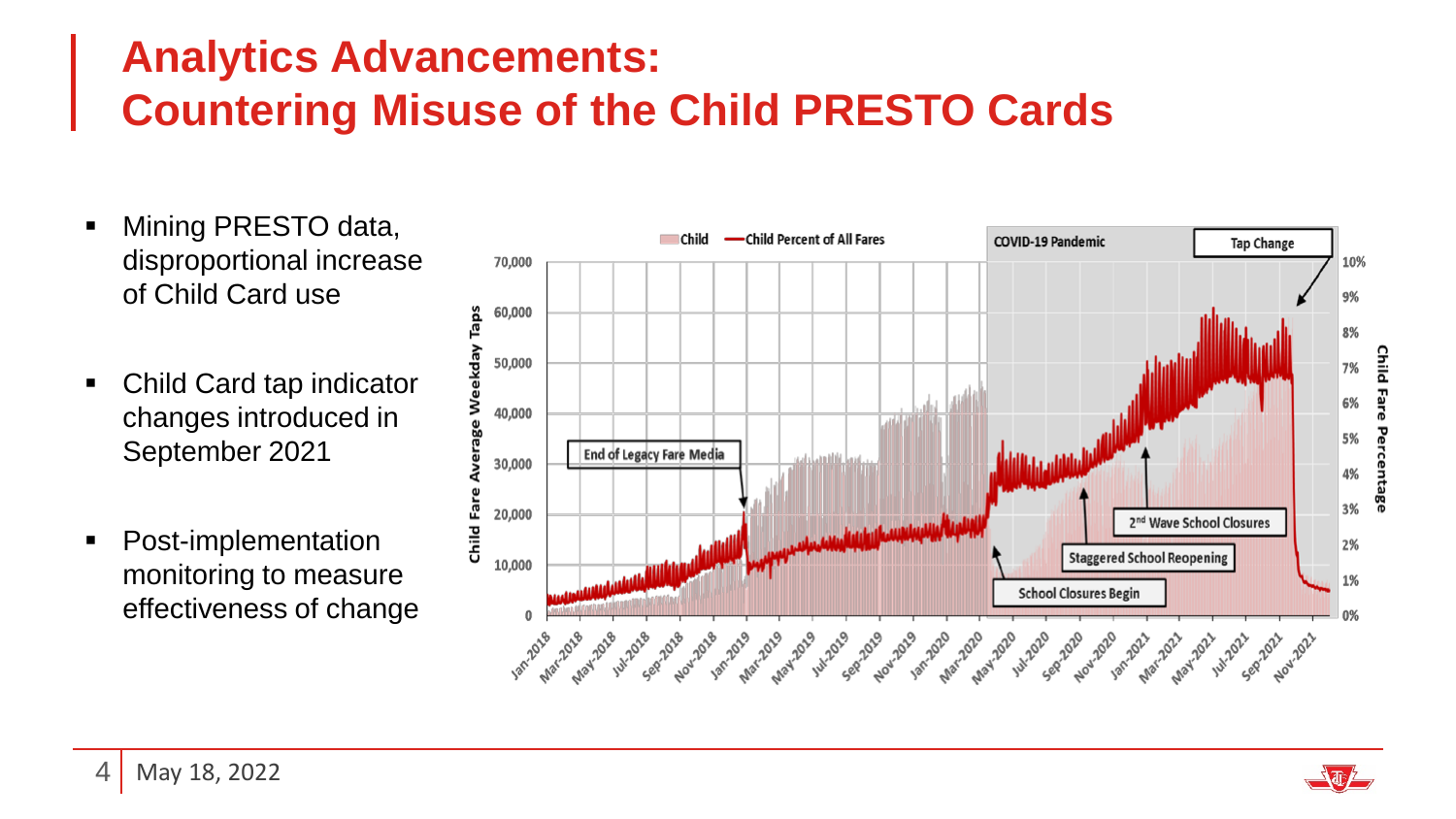#### **Analytics Advances: Innovative Demand Modelling to Prioritize Responsive Service**

| Corridor /                  | % Trips > 50% Capacity |           |           |     | % Trips > 70% Capacity |     |     |           |    |    |
|-----------------------------|------------------------|-----------|-----------|-----|------------------------|-----|-----|-----------|----|----|
| <b>Time Period</b>          | ΑМ                     | <b>MD</b> | <b>PM</b> | EE  | LE                     | ΑM  | MD  | <b>PM</b> | EE | LE |
| <b>Overall Average</b>      | 25%                    | 23%       | 34%       | 10% | 5%                     | 7%  | 8%  | 11%       | 1% | 1% |
| 7 Bathurst                  | 24%                    | 17%       | 39%       | 9%  | 0%                     | 10% | 6%  | 15%       | 0% | 0% |
| 32 Eglinton W               | 33%                    | 21%       | 43%       | 8%  | 1%                     | 15% | 7%  | 15%       | 0% | 0% |
| 34 Eglinton E               | 19%                    | 33%       | 36%       | 8%  | 4%                     | 3%  | 7%  | 12%       | 0% | 0% |
| 36 Finch W                  | 16%                    | 11%       | 28%       | 6%  | 9%                     | 4%  | 4%  | 8%        | 1% | 0% |
| 102/902 Markham Rd          | 42%                    | 27%       | 33%       | 12% | 7%                     | 19% | 10% | 10%       | 2% | 2% |
| 116/905 Morningside         | 28%                    | 24%       | 32%       | 14% | 8%                     | 11% | 11% | 8%        | 0% | 2% |
| 24/924 Victoria Park        | 25%                    | 37%       | 40%       | 8%  | 2%                     | 5%  | 13% | 13%       | 0% | 0% |
| 25/925 Don Mills            | 23%                    | 23%       | 31%       | 9%  | 11%                    | 7%  | 6%  | 8%        | 0% | 0% |
| 29/929 Dufferin             | 16%                    | 22%       | 43%       | 5%  | 4%                     | 5%  | 5%  | 18%       | 0% | 0% |
| 35/935 Jane                 | 33%                    | 30%       | 36%       | 12% | 12%                    | 9%  | 7%  | 13%       | 2% | 0% |
| 39/939 Finch E              | 17%                    | 20%       | 31%       | 5%  | 2%                     | 2%  | 6%  | 6%        | 0% | 0% |
| 41/941 Keele                | 18%                    | 16%       | 27%       | 5%  | 0%                     | 3%  | 5%  | 4%        | 0% | 0% |
| 52/952 Lawrence W           | 48%                    | 48%       | 46%       | 16% | 14%                    | 18% | 20% | 20%       | 6% | 5% |
| 53/953 Steeles E            | 7%                     | 16%       | 18%       | 3%  | 2%                     | 2%  | 5%  | 2%        | 0% | 0% |
| 54/954 Lawrence E           | 24%                    | 51%       | 29%       | 11% | 5%                     | 7%  | 18% | 8%        | 0% | 0% |
| 60/960 Steeles W            | 24%                    | 8%        | 37%       | 7%  | 9%                     | 6%  | 2%  | 13%       | 0% | 0% |
| 84/984 Sheppard W           | 38%                    | 18%       | 46%       | 15% | 4%                     | 10% | 5%  | 17%       | 3% | 0% |
| 85/985 Sheppard E           | 13%                    | 15%       | 13%       | 5%  | 1%                     | 2%  | 4%  | 1%        | 0% | 0% |
| 95/995 York Mills           | 23%                    | 23%       | 27%       | 13% | 4%                     | 6%  | 7%  | 9%        | 0% | 0% |
| 96/165 Wilson / Weston Rd N | 36%                    | 34%       | 52%       | 26% | 7%                     | 11% | 12% | 25%       | 4% | 2% |

- Forecasting Occupancy
	- Merged Automatic Passenger Counters "APC", PRESTO, Faregate, historical demand trends and soc-eco indicators
- **Maximize bus service at critical locations** and times of day
- Resources to Transit Control to deploy Demand Responsive Service

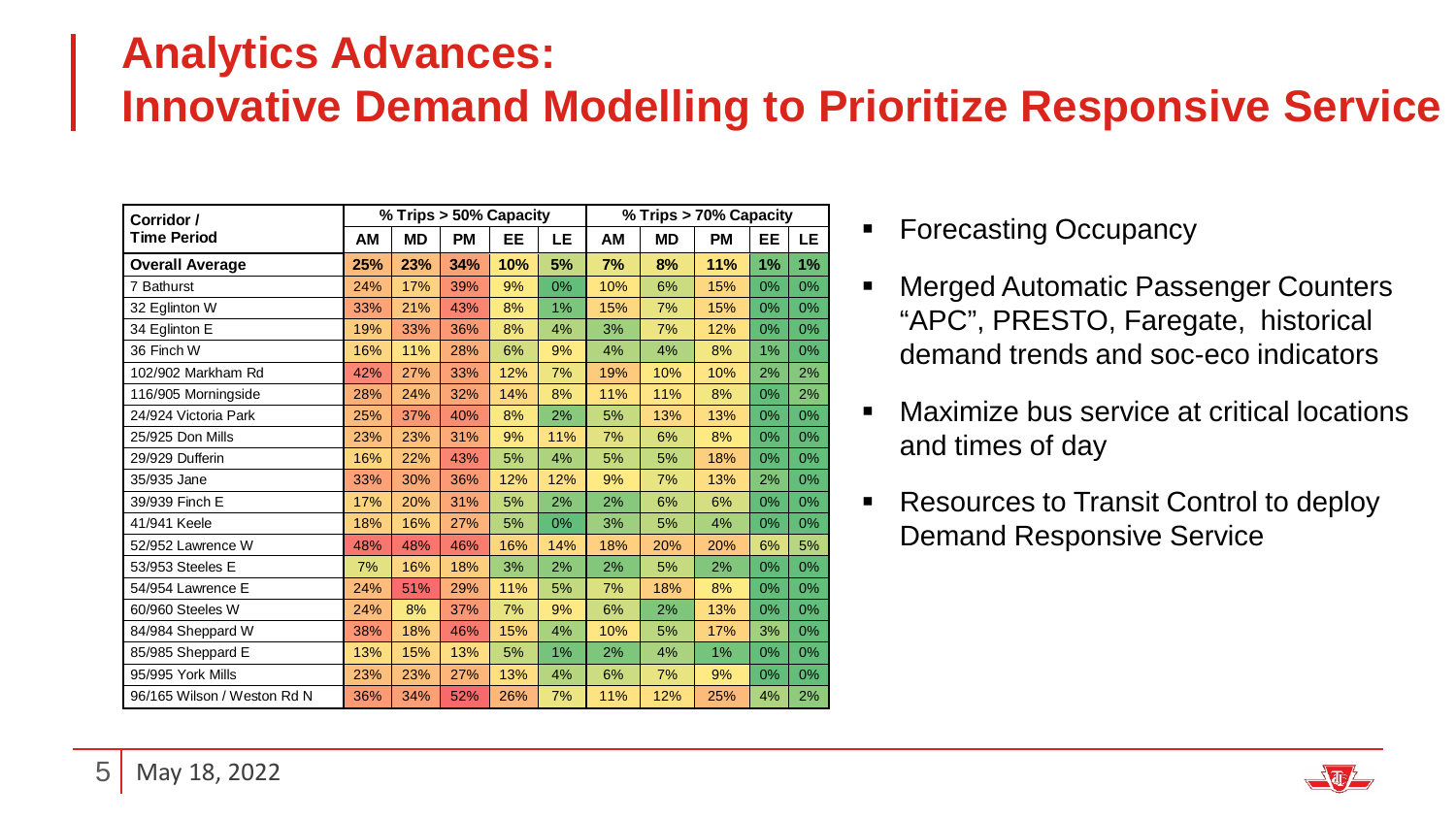## **Analytics Advancements: Stop-Level Insights to Understand Equity Impacts**

- Stop-level data using PRESTO fused with TTSbased demographic insights.
- **Enables stop-by-stop recovery analysis at a** finer scale.
- Demographic attributes allows for planning and equity analyses using variables like gender, income, and occupation.



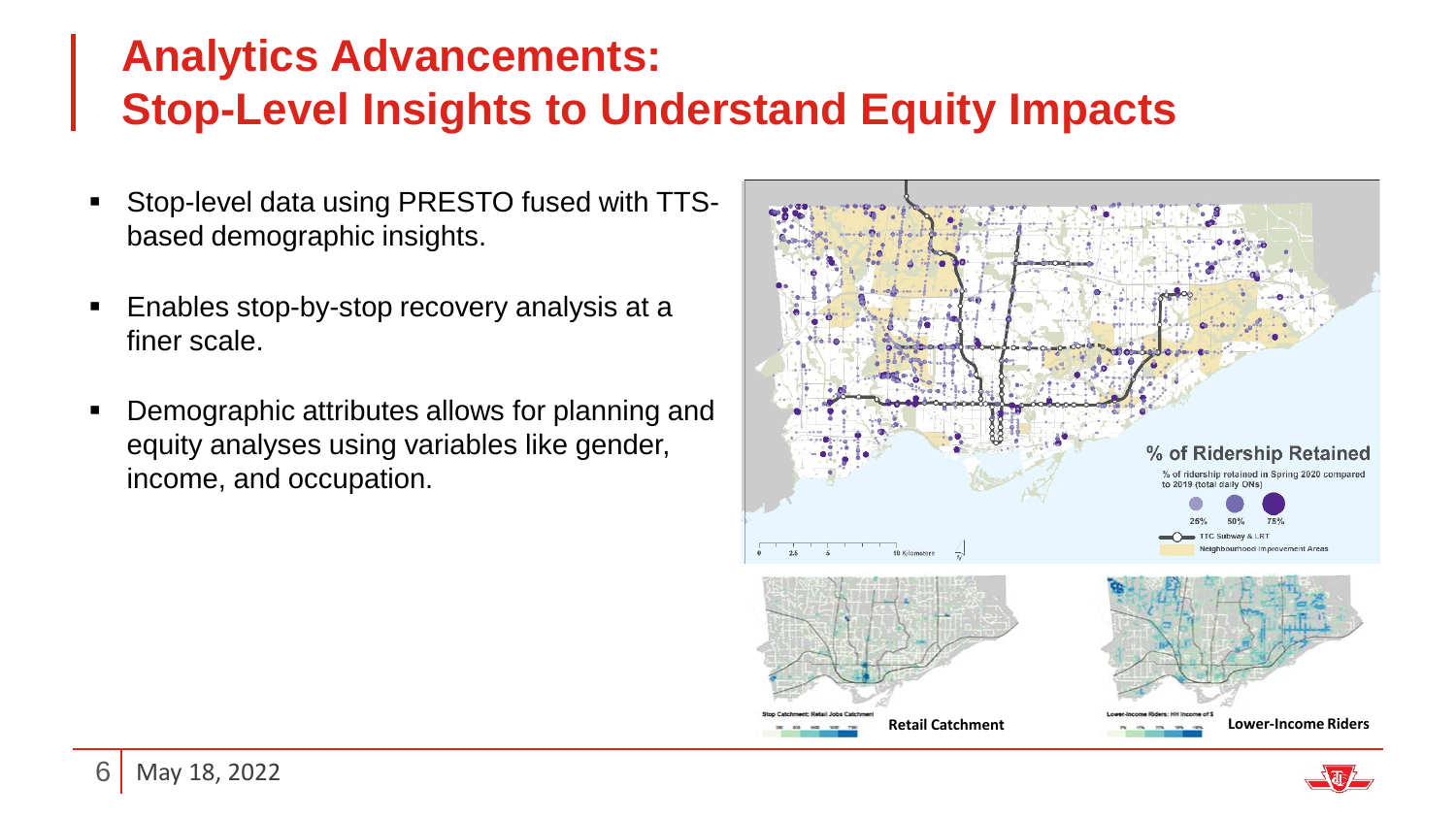### **Analytics Advances: Customer Recovery – Route-by-Route Insights**

- Leverage VISION, APC, PRESTO, ArcGIS and Customer Research to understand COVID-19 travel
- Every bus route, time of day



#### **Average Weekday Boardings**

| 7   May 18, 2022 |  |
|------------------|--|

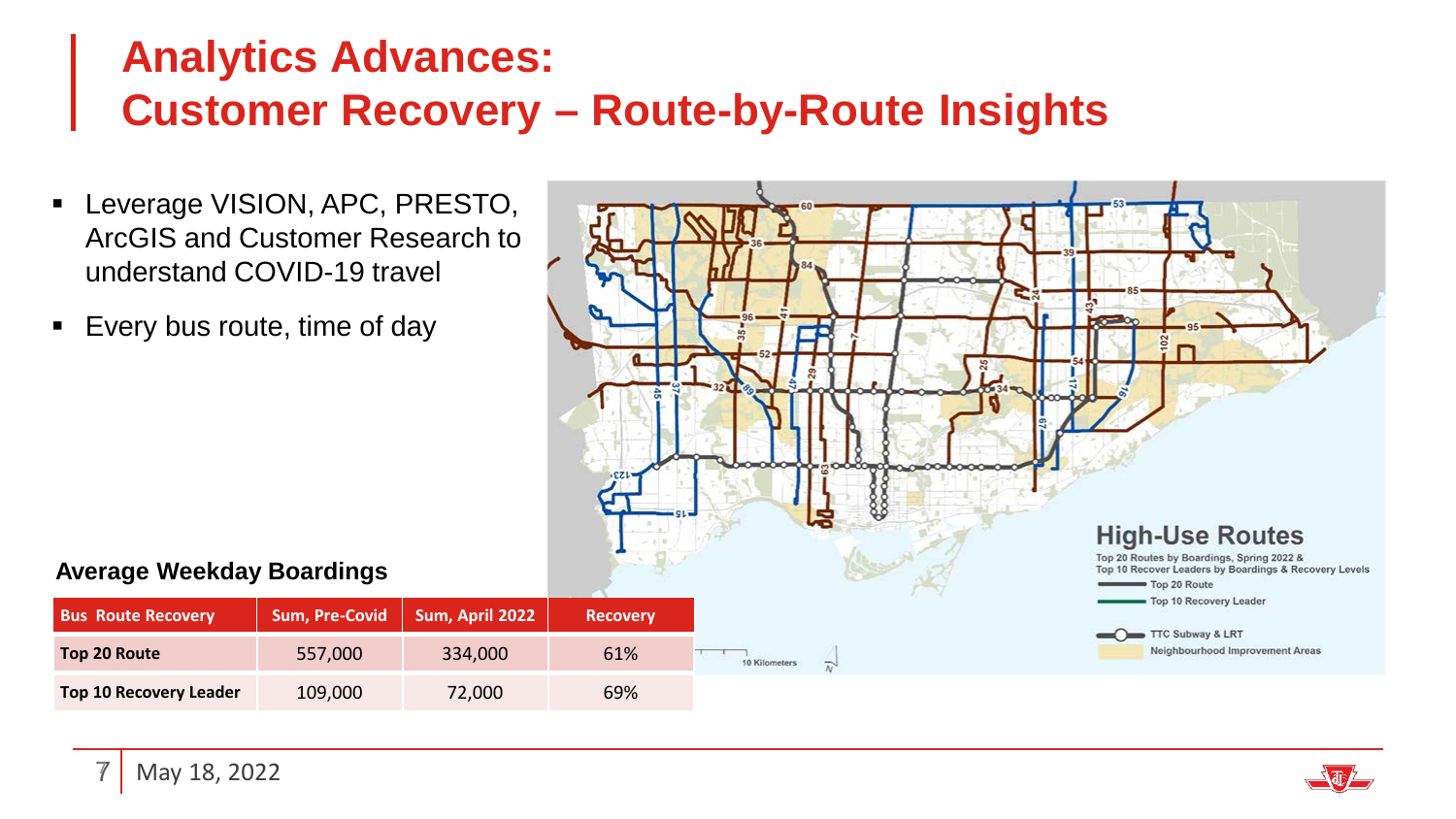## **Analytics Advances: Customer Recovery – Peak Hours**



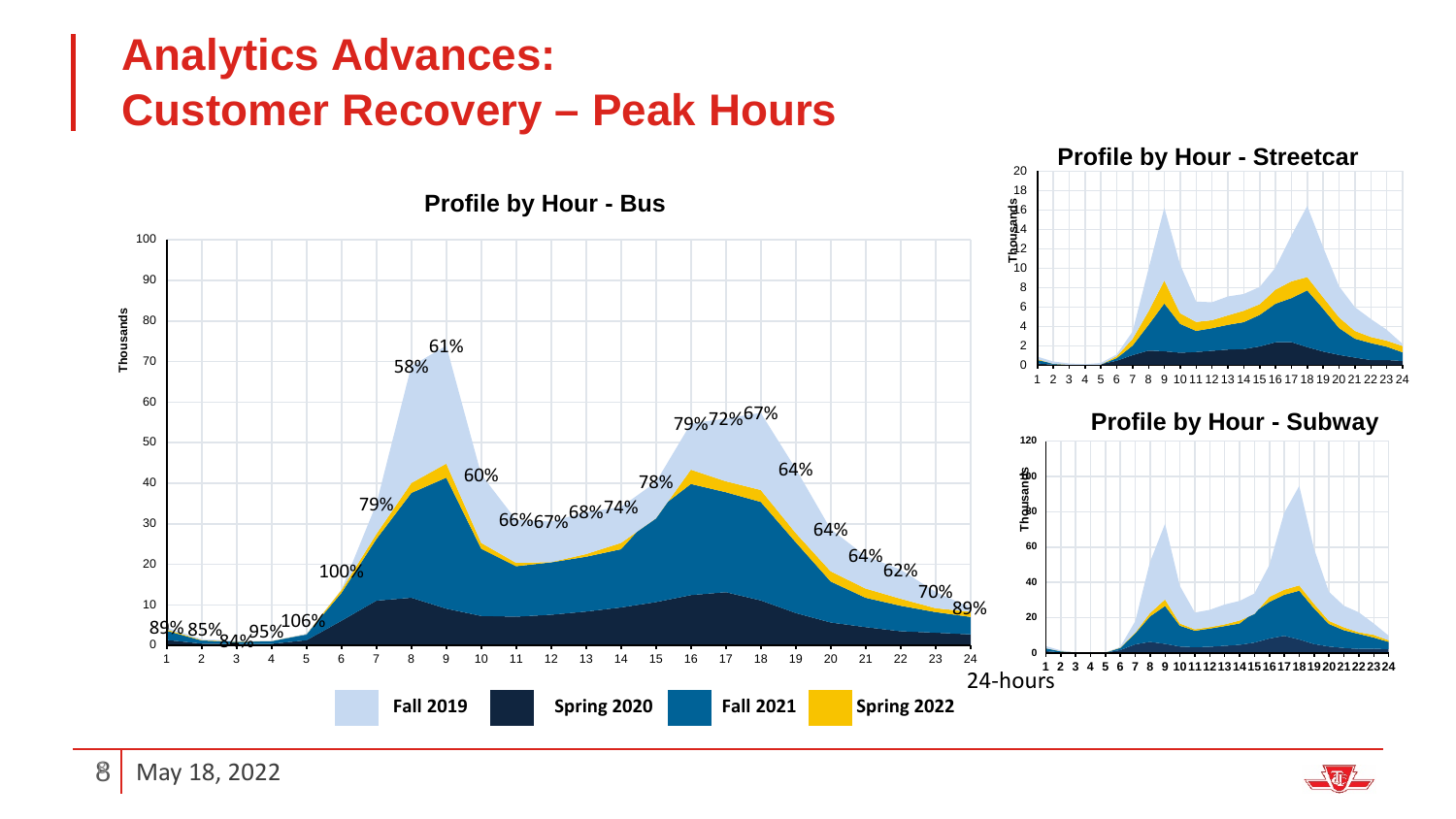## **Analytics Advances: Wi-Fi – Safety & Innovation Demand Insights**

**Station Overcrowding Alerts** 

**Passenger Travel Journey (Origin-**Destination Matrix) – exploration





**•** Passenger Counting - exploration



*\*pre-pandemic photos*

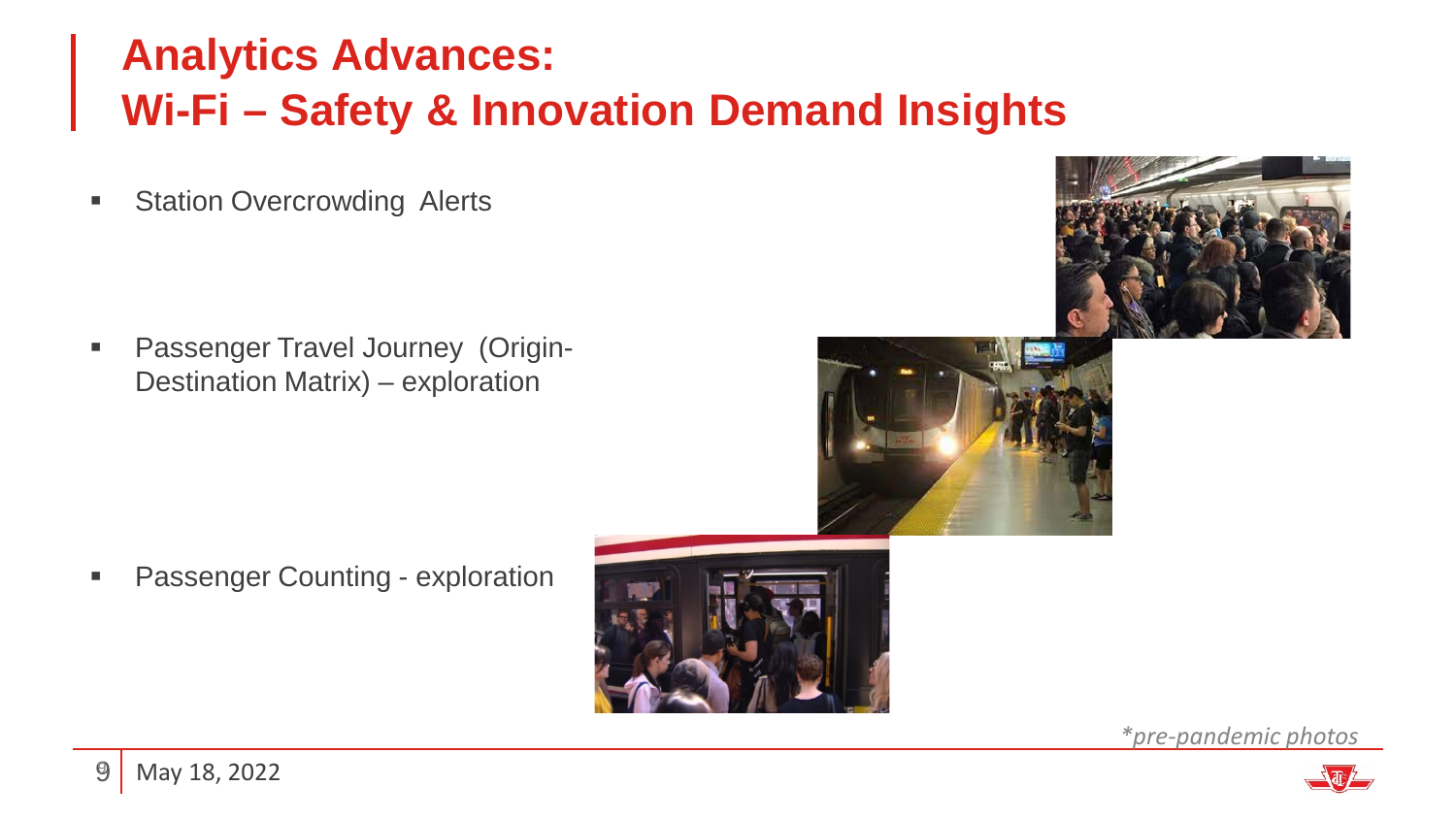## **Enterprise Business Intelligence and Data Maturity Model**

| Level 1                                                                                                           | Level 2                                                                                                            | Level 3                                                                                                                                         | Level 4                                                                                                                                                                    | Level 5                                                                                                                 |  |
|-------------------------------------------------------------------------------------------------------------------|--------------------------------------------------------------------------------------------------------------------|-------------------------------------------------------------------------------------------------------------------------------------------------|----------------------------------------------------------------------------------------------------------------------------------------------------------------------------|-------------------------------------------------------------------------------------------------------------------------|--|
| Ad Hoc                                                                                                            | <b>Informative</b>                                                                                                 | Real-Time                                                                                                                                       | Predictive                                                                                                                                                                 | <b>Decisive</b>                                                                                                         |  |
| One-size-fits-all<br>marketing<br>Shallow<br>analytic skills<br>Inventory analytics tools<br>in your organization | We are here<br>Regular cadence<br>of reports<br>Org mostly uses<br>historical data<br>Integrate key data<br>stores | Formal analytics<br>practice<br>Analytics team<br>expands<br>Dashboards<br>and<br>Visualization<br>Consider new roles<br>such as data scientist | Integrated 3rd<br><b>Party Sources</b><br>Portfolio<br>management<br>of businesses<br>Data incorporated<br>into all decision<br>processes<br>Data Governance<br>Management | Forecasting and<br><b>Predictive Analytics</b><br>Data Science /<br>Machine Learning<br>AI Based Pattern<br>Recognition |  |

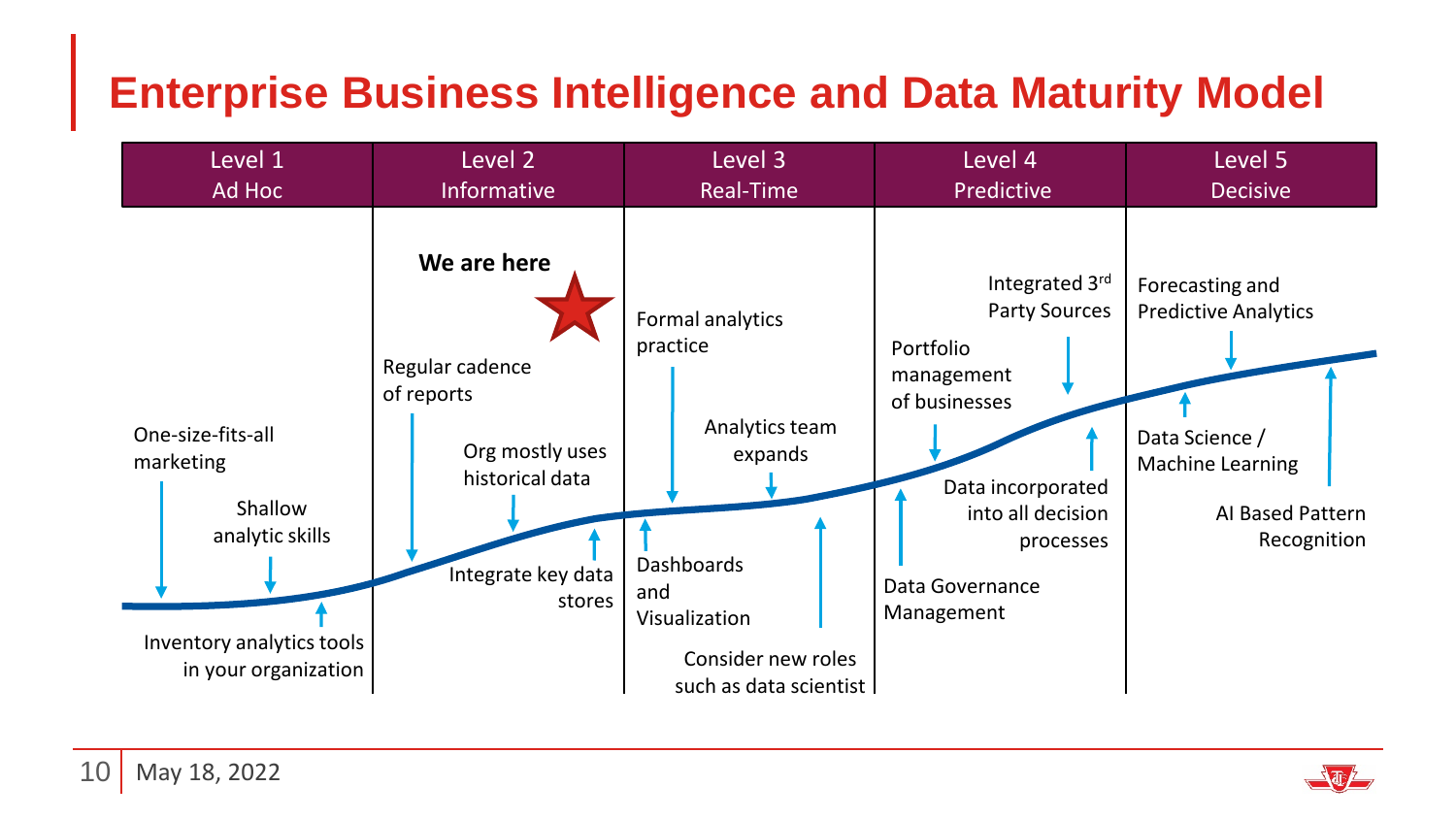## **Data & Analytics Centre of Excellence**

**Data Innovation: A new model for data analytics at the TTC**

#### **The Hub:**

- Drive corporate data and analytics
- **Cross-functional analytics**
- Specialized skills
- **Enablement**
- Governance, privacy
- Data innovation

#### **The Spokes (Business Units):**

- Analytics embedded with subject matter expertise
- Data Stewards
- Cross-Functional Analytics Team